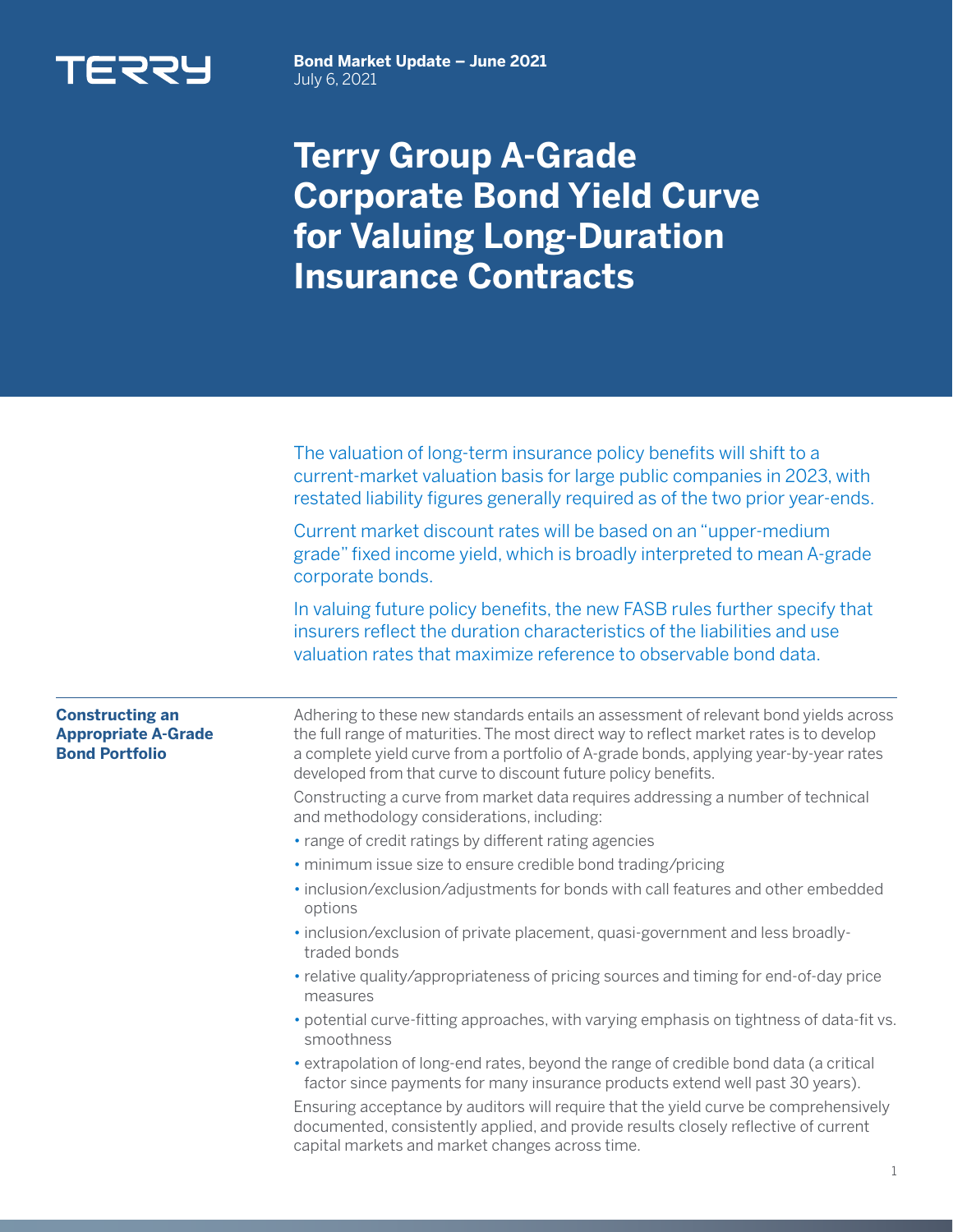

## **Bond Market Update**

Monitoring generally available market information such as bond index averages is necessary to ensure market consistency. Any variation in model vs. market results should be evaluated and rationalized.



Sources: Bloomberg Barclays Long A US Corp, US Treasury Long Indexes

Long bond yields fell in June, the third monthly decrease following a series of significant yield increases in the first quarter. Long yields remain up about 40 basis points for the year. Recent yields represent historic low levels, and most analysts expect rates to remain low for the near term given the maturation of the economy and the continuation of expansionary government monetary policy. Of course, long bond yields will also be impacted by inflation expectations and the demand for capital funds, both of which could head upward with a strong economy recovery in the context of recent monetary supply growth.

| <b>Building and Applying</b><br>a Yield Curve | The following exhibits illustrate the results of an A-grade yield curve model developed<br>as of June 30, 2021.                                                                                                                                                                                                                                                                                                           |
|-----------------------------------------------|---------------------------------------------------------------------------------------------------------------------------------------------------------------------------------------------------------------------------------------------------------------------------------------------------------------------------------------------------------------------------------------------------------------------------|
|                                               | After filtering the A-grade bond universe for grading, optionality and other factors, the<br>portfolio consists of roughly 2,500 bonds. These are arrayed across maturity groups;<br>a curve is then fit to that array, with a goal of reflecting the mean/median yield for<br>each maturity group. Note that two technical adjustments are made in the course of<br>fitting the curve:                                   |
|                                               | • The fitted curve is modified to the extent necessary to ensure a relatively smooth<br>pattern of yields, with these adjustments very closely controlled to ensure that the<br>overall curve maintains an accurate representation of mean/median yield levels.                                                                                                                                                           |
|                                               | • The bonds are characterized, and maturity group averages determined, based on<br>"adjusted" rather than nominal maturities. These adjustments are necessary since<br>the fitted curve is based on a par bond assumption, while few bonds pay coupons<br>at current market rates.* Thus, the bonds are reflected in curve-building at maturity<br>points that align each bond's actual duration with that of a par bond. |
|                                               | *This becomes an especially critical issue when market rates are far below typical historic levels, as they                                                                                                                                                                                                                                                                                                               |

were earlier this year. Longer-maturity bonds in our portfolio have an average coupon of about 4.5%. To the extent this average coupon exceeds current market yields, the calculated duration for these bonds will be below that for a par bond at the same maturity. Representing the typical long bond at a shorter maturity point where its actual duration is consistent with that of a par bond maintains the integrity of the yield curve (based on its par bond convention). For 10+ year bonds in the June portfolio, the average gap between nominal and adjusted maturities is about 2 years.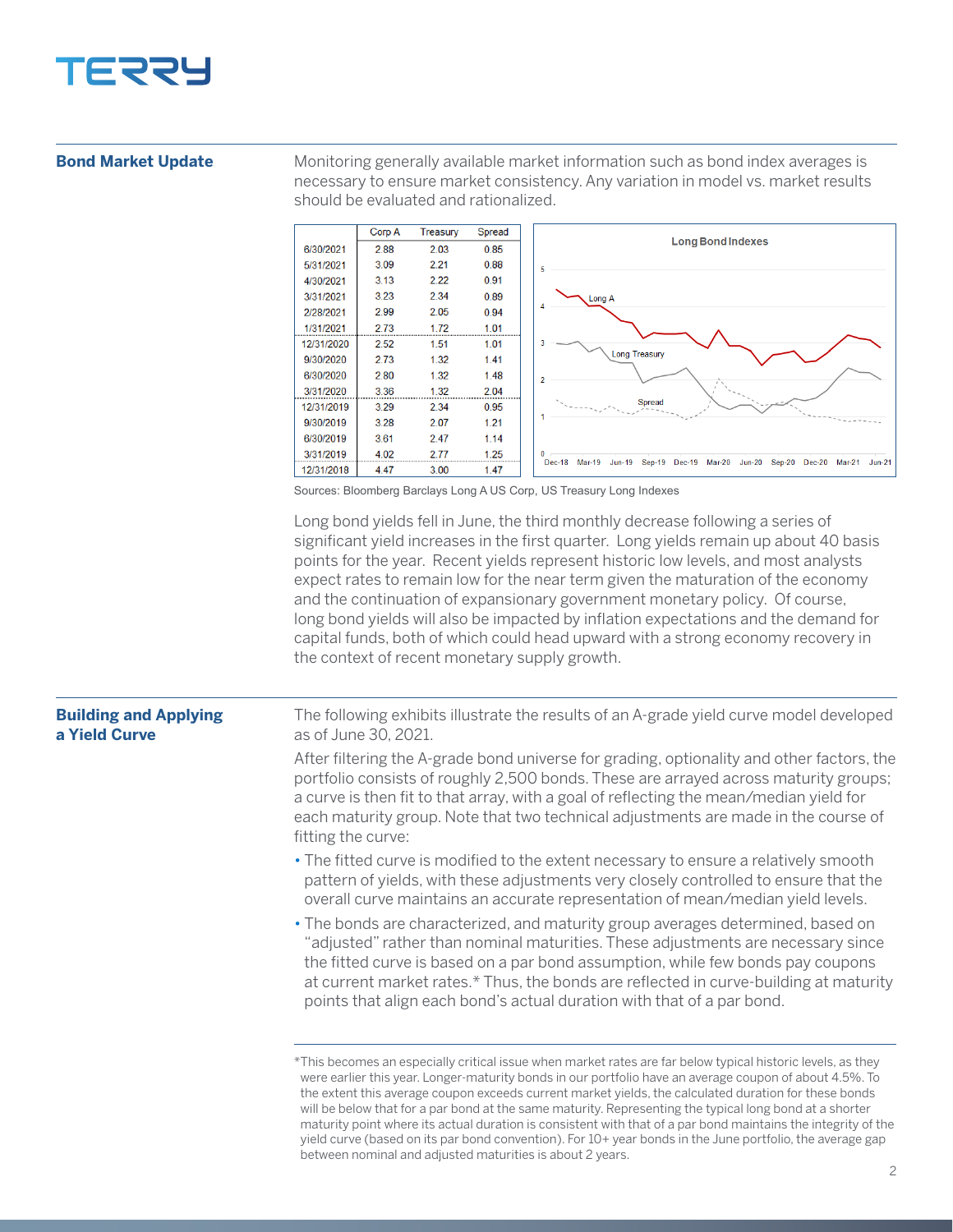## **TERRY**



Bond data from Bloomberg

Once yields have been determined at each maturity point, spot rates can be derived (based on a methodology termed "bootstrapping"). These spot rates are then applied to a given set of projected benefit cash flows, and a present value determined. Often, a flat/single equivalent discount rate consistent with that present value is calculated and used to represent the valuation result.

The example below reflects a very long duration cash flow (e.g., that for a deferred income annuity), along with the application of The Terry Group's moderate or baseline yield curve: